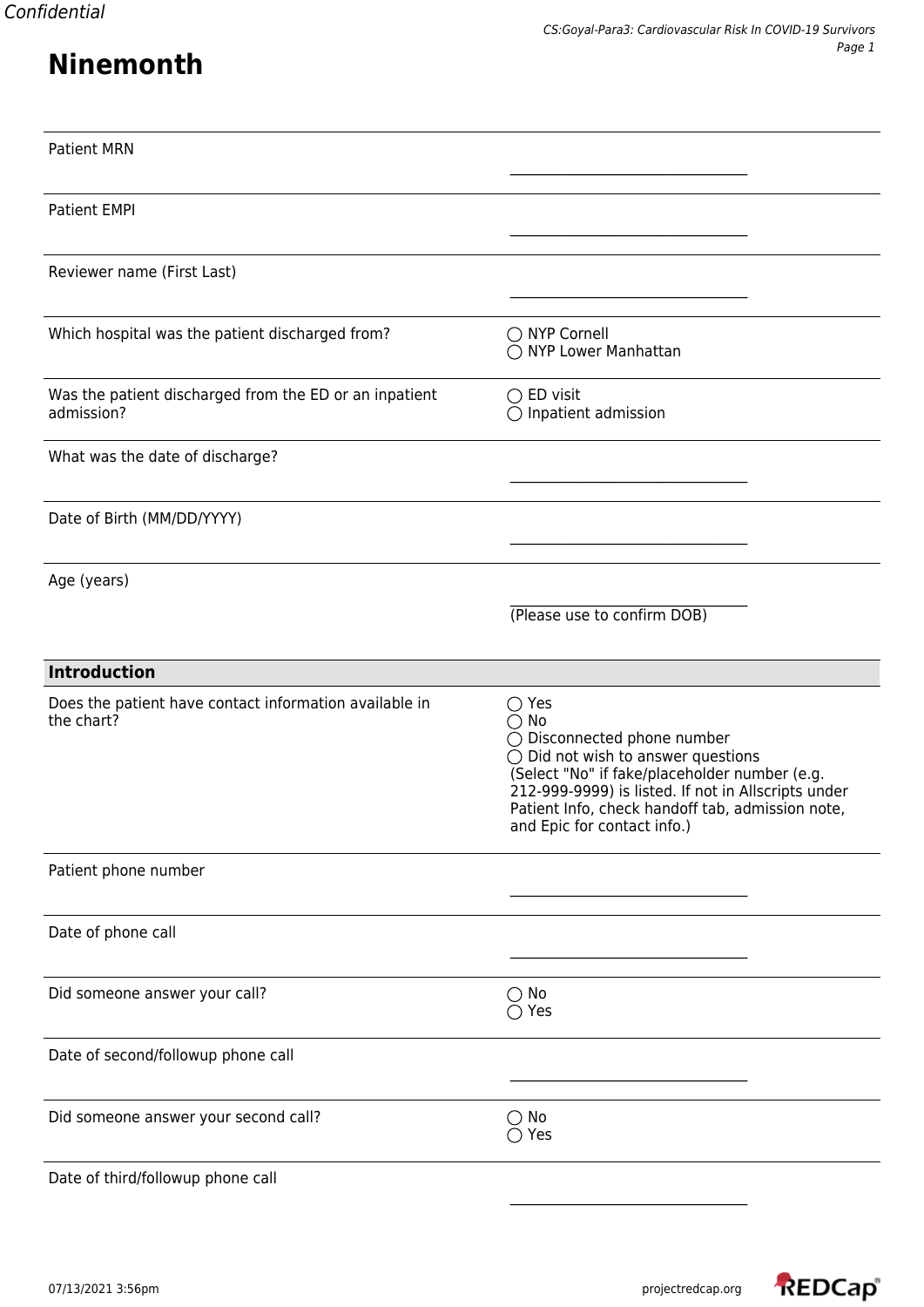| Did someone answer your third call?                                                                                                    | $\bigcirc$ No<br>$\bigcirc$ Yes                                                                     |
|----------------------------------------------------------------------------------------------------------------------------------------|-----------------------------------------------------------------------------------------------------|
| Date of fourth/followup phone call                                                                                                     |                                                                                                     |
| Did someone answer your fourth call?                                                                                                   | $\bigcirc$ No<br>$\bigcirc$ Yes                                                                     |
| Date of fifth/followup phone call                                                                                                      |                                                                                                     |
| Did someone answer your fifth call?                                                                                                    | $\bigcirc$ No<br>$\bigcirc$ Yes                                                                     |
| Date of sixth/followup phone call                                                                                                      |                                                                                                     |
| Did someone answer your sixth call?                                                                                                    | $\bigcirc$ No<br>$\bigcirc$ Yes                                                                     |
| Who answered the phone call?                                                                                                           | $\bigcirc$ Patient<br>$\bigcirc$ Proxy                                                              |
| What is the proxy's relation to the patient?                                                                                           |                                                                                                     |
| Is the proxy aware of what happened to the patient<br>after discharge?                                                                 | $\bigcirc$ No<br>$\bigcirc$ Yes                                                                     |
| <b>Death</b>                                                                                                                           |                                                                                                     |
| Did the patient pass away?                                                                                                             | $\bigcirc$ No<br>$\bigcirc$ Yes<br>(If yes, only need to ask if they went back to the<br>hospital.) |
| Date of death                                                                                                                          |                                                                                                     |
| Any comments regarding patient death                                                                                                   |                                                                                                     |
| <b>ED</b>                                                                                                                              |                                                                                                     |
| Since you were discharged from the hospital on<br>(discharge date) for COVID, have you gone back to any<br>Emergency Room or Hospital? | $\bigcirc$ No<br>$\bigcirc$ Yes                                                                     |
| How many times did you go back to the Emergency Room<br>or Hospital?                                                                   |                                                                                                     |
| Date of first ED visit after initial discharge<br>(MM/DD/YYYY)                                                                         |                                                                                                     |

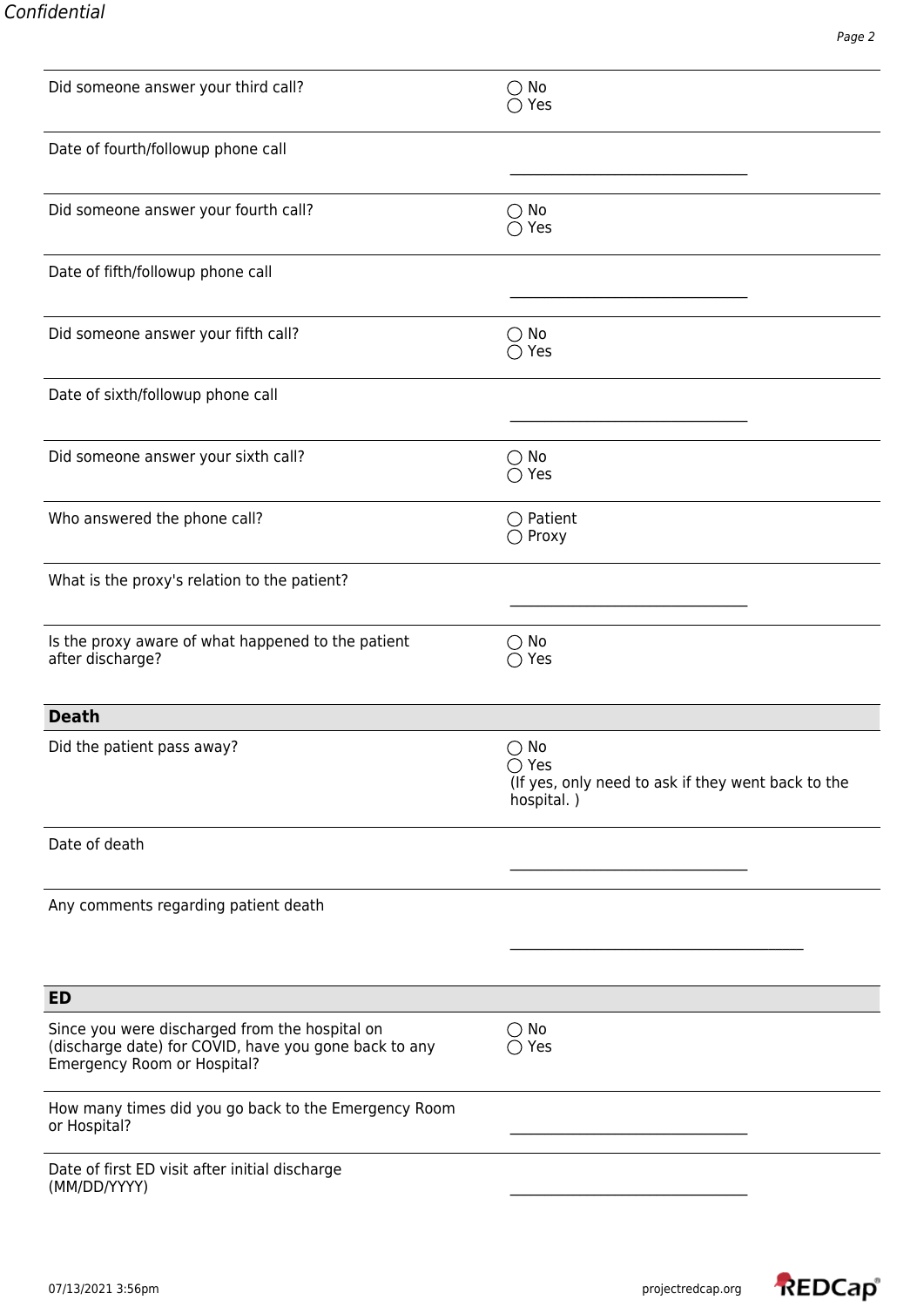| Location of first ED visit after intial discharge               | ◯ NYP Cornell<br>◯ NYP Lower Manhattan<br>◯ NYP Queens<br>◯ Brooklyn Methodist<br>◯ NYP Columbia<br>$\bigcirc$ Other          |
|-----------------------------------------------------------------|-------------------------------------------------------------------------------------------------------------------------------|
| Other:                                                          |                                                                                                                               |
| If YES, were you admitted to the hospital?                      | $\bigcirc$ No<br>$\bigcirc$ Yes                                                                                               |
| Did you go back to the ED a second time?                        | $\bigcirc$ No<br>$\bigcirc$ Yes                                                                                               |
| Date of second ED visit after initial discharge<br>(MM/DD/YYYY) |                                                                                                                               |
| Location of second ED visit after intial discharge              | $\bigcirc$ NYP Cornell<br>◯ NYP Lower Manhattan<br>◯ NYP Queens<br>◯ Brooklyn Methodist<br>◯ NYP Columbia<br>$\bigcirc$ Other |
| Other:                                                          |                                                                                                                               |
| If YES, were you admitted to the hospital?                      | $\bigcirc$ No<br>$\bigcirc$ Yes                                                                                               |
| Did you go back to the ED a third time?                         | $\bigcirc$ No<br>$\bigcirc$ Yes                                                                                               |
| Date of third ED visit after initial discharge<br>(MM/DD/YYYY)  |                                                                                                                               |
| Location of third ED visit after intial discharge               | ◯ NYP Cornell<br>◯ NYP Lower Manhattan<br>◯ NYP Queens<br>◯ Brooklyn Methodist<br>$\bigcirc$ NYP Columbia<br>$\bigcirc$ Other |
| Other:                                                          |                                                                                                                               |
| If YES, were you admitted to the hospital?                      | $\bigcirc$ No<br>$\bigcirc$ Yes                                                                                               |
| Did you go back to the ED a fourth time?                        | $\bigcirc$ No<br>$\bigcirc$ Yes                                                                                               |
| Date of fourth ED visit after initial discharge                 |                                                                                                                               |

(MM/DD/YYYY) \_\_\_\_\_\_\_\_\_\_\_\_\_\_\_\_\_\_\_\_\_\_\_\_\_\_\_\_\_\_\_\_\_\_

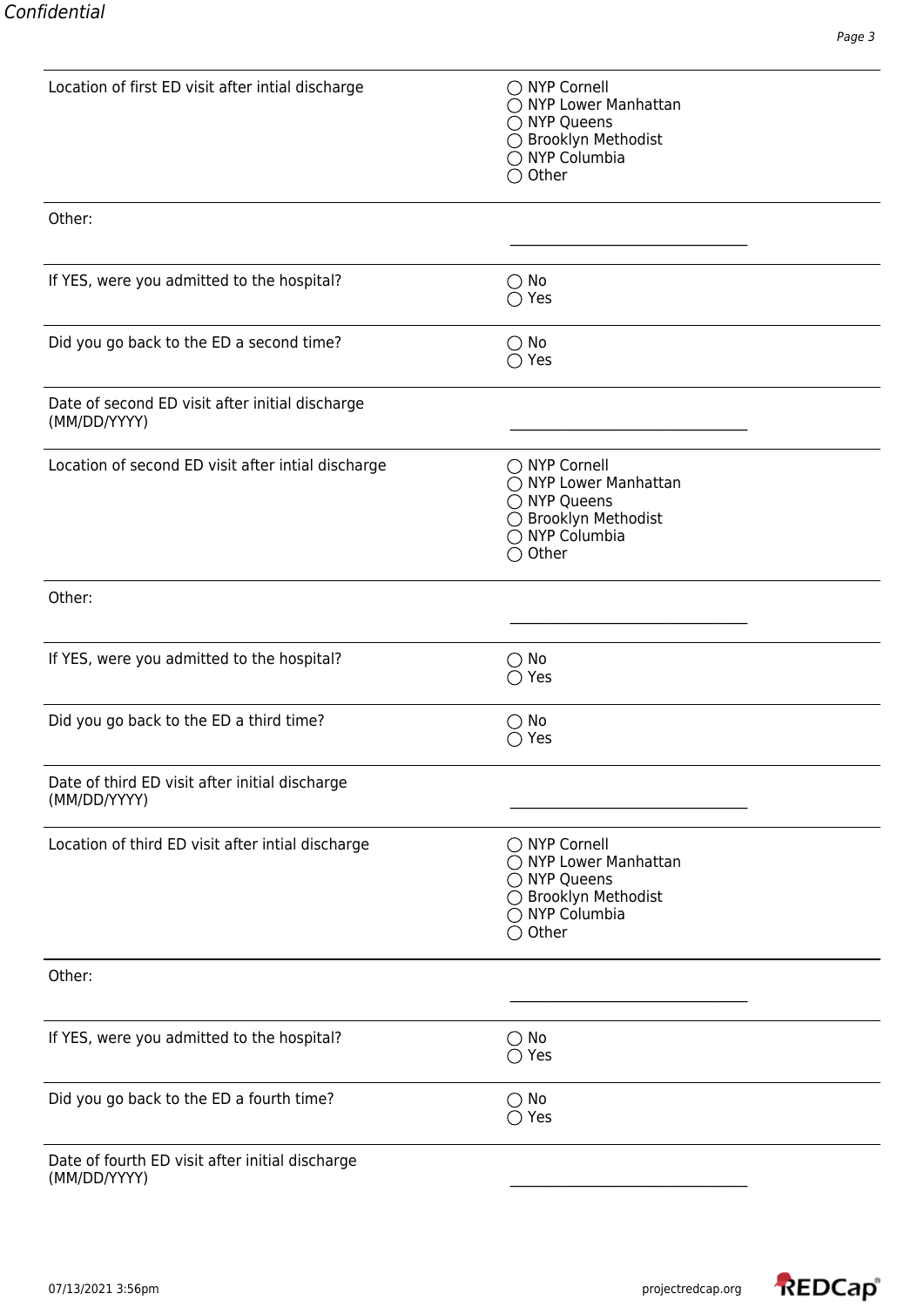| Location of fourth ED visit after intial discharge                                     | ◯ NYP Cornell<br>◯ NYP Lower Manhattan<br>◯ NYP Queens<br>◯ Brooklyn Methodist<br>◯ NYP Columbia<br>$\bigcirc$ Other                                                                                                                                                                                                                                                                                                                                                                                                                              |
|----------------------------------------------------------------------------------------|---------------------------------------------------------------------------------------------------------------------------------------------------------------------------------------------------------------------------------------------------------------------------------------------------------------------------------------------------------------------------------------------------------------------------------------------------------------------------------------------------------------------------------------------------|
| Other:                                                                                 |                                                                                                                                                                                                                                                                                                                                                                                                                                                                                                                                                   |
| If YES, were you admitted to the hospital?                                             | $\bigcirc$ No<br>$\bigcirc$ Yes                                                                                                                                                                                                                                                                                                                                                                                                                                                                                                                   |
| Did you have to go to the ED an additional time?                                       | $\bigcirc$ No<br>$\bigcirc$ Yes                                                                                                                                                                                                                                                                                                                                                                                                                                                                                                                   |
| Please enter the date, location, and admission status<br>of any additional ED visits   |                                                                                                                                                                                                                                                                                                                                                                                                                                                                                                                                                   |
| At this time, do you still experience any symptoms<br>that you think are due to COVID? | $\bigcirc$ No<br>$\bigcirc$ Yes                                                                                                                                                                                                                                                                                                                                                                                                                                                                                                                   |
| If YES, what is your most bothersome symptom?                                          | $\bigcirc$ Brain Fog (slow thinking)<br>$\bigcirc$ Cough<br>◯ Shortness of breath<br>$\bigcirc$ Sore throat<br>$\bigcirc$ Numbness/weakness in a hand, arm, leg, or foot<br>$\bigcirc$ Trouble concentrating on things like reading, TV<br>shows, or conversations<br>◯ Headache<br>$\bigcirc$ Muscle aches<br>$\bigcirc$ Nausea or vomiting<br>$\bigcirc$ Diarrhea<br>$\bigcirc$ Sputum production<br>◯ Chest Pain (includes "tightness" and "pressure")<br>◯ Abdominal Pain<br>◯ Loss of Smell/Taste<br>$\bigcirc$ Insomnia<br>$\bigcirc$ Other |

Other Symptom:

## **Past Medical History**

Did you have any of the following medical problems  $\Box$  Heart Failure before COVID? before COVID? High Blood Pressure

Lung Disease (Asthma/COPD) Pulmonary Hypertension  $\overline{\Box}$  Heart Attack Coronary Artery Disease Kidney Disease  $\overline{\Box}$  On Dialysis

\_\_\_\_\_\_\_\_\_\_\_\_\_\_\_\_\_\_\_\_\_\_\_\_\_\_\_\_\_\_\_\_\_\_

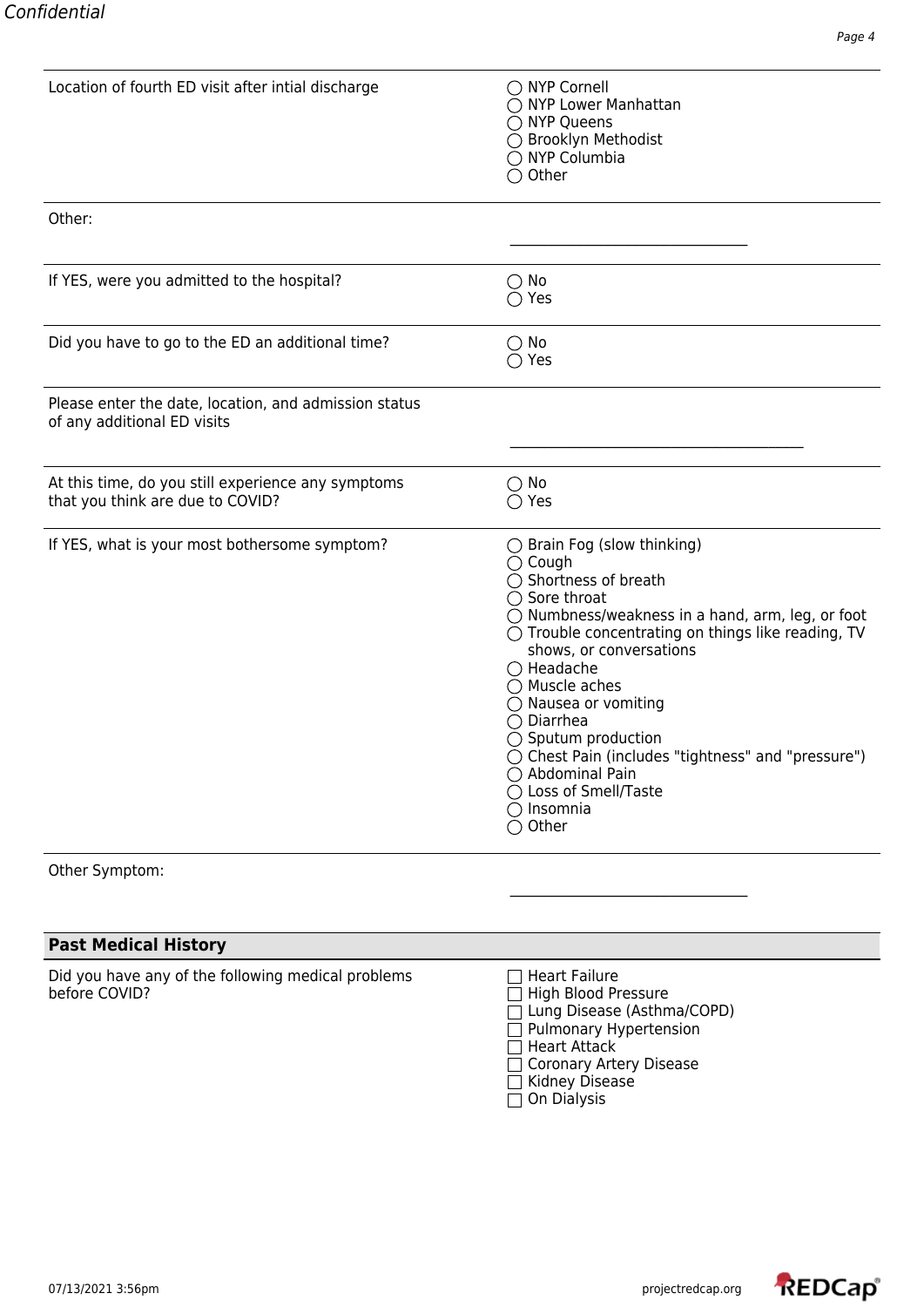| Cardiology                                                                                    |                                                                                      |
|-----------------------------------------------------------------------------------------------|--------------------------------------------------------------------------------------|
| Since you left the hospital, have you had any tests                                           | $\bigcirc$ No                                                                        |
| to check if your heart has any NEW problems?                                                  | $\bigcirc$ Yes                                                                       |
| What test?                                                                                    |                                                                                      |
|                                                                                               |                                                                                      |
| Where was it done?                                                                            |                                                                                      |
|                                                                                               |                                                                                      |
|                                                                                               | (Be as specific as possible (hospital, physician<br>name, etc))                      |
| When was it done?                                                                             |                                                                                      |
| What was the outcome?                                                                         |                                                                                      |
|                                                                                               |                                                                                      |
| Since you left the hospital, have you been told by a                                          | $\bigcirc$ No                                                                        |
| doctor that your heart has a NEW problem such as heart<br>attack, heart failure or any other? | $\bigcirc$ Yes                                                                       |
| What problem?                                                                                 |                                                                                      |
|                                                                                               |                                                                                      |
| Where did this happen?                                                                        |                                                                                      |
|                                                                                               | (Be as specific as possible (hospital, physician                                     |
|                                                                                               | name, etc))                                                                          |
| When did this happen?                                                                         |                                                                                      |
|                                                                                               |                                                                                      |
| Have you had any of the following symptoms since you                                          | $\Box$ Difficulty in breathing while lying flat causing                              |
| left the hospital?                                                                            | you to sleep propped up in a bed or on more<br>pillows than usual?                   |
|                                                                                               | □ Swelling of the legs that leave a mark when                                        |
|                                                                                               | pressed?<br>$\Box$ Waking several times at night to urinate?                         |
|                                                                                               | $\Box$ Shortness of breath and cough occurring at night<br>awakening you from sleep? |
|                                                                                               | Easy fatigability on exertion (climbing                                              |
|                                                                                               | stairs/walking/etc)?                                                                 |
| Do you have high blood pressure?                                                              | $\bigcirc$ No                                                                        |
|                                                                                               | $\bigcirc$ Yes                                                                       |
| Is this new since your first hospitalization for                                              | $\bigcirc$ No                                                                        |
| COVID?                                                                                        | $\bigcirc$ Yes                                                                       |
| Do you have diabetes?                                                                         | $\bigcirc$ No                                                                        |
|                                                                                               | $\bigcirc$ Yes                                                                       |
| Is this new since your first hospitalization for<br>COVID?                                    | $\bigcirc$ No                                                                        |
|                                                                                               | $\bigcirc$ Yes                                                                       |



Page 5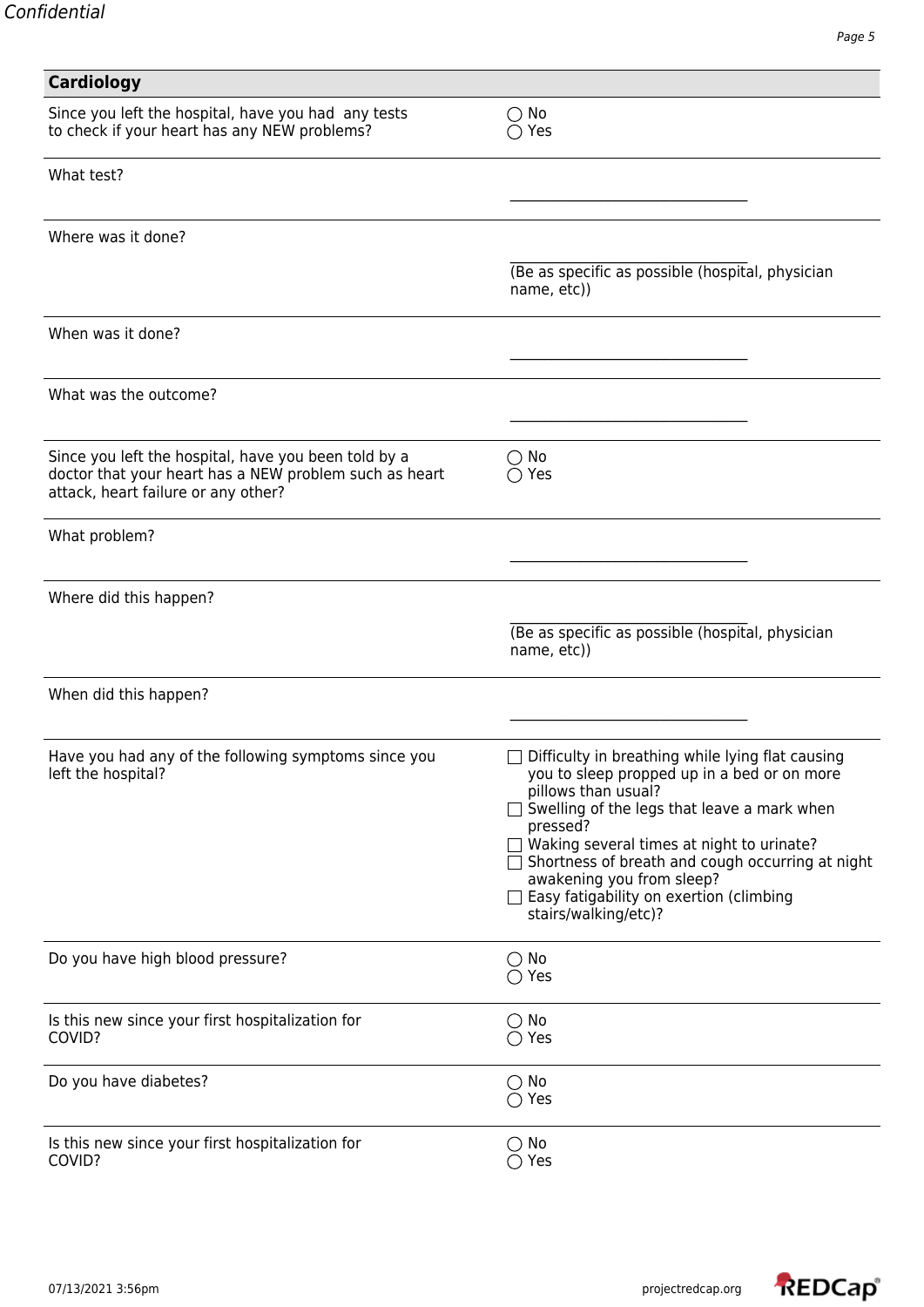| Do you have heart failure?                                 | ○ No<br>○ Yes |
|------------------------------------------------------------|---------------|
| Is this new since your first hospitalization for<br>COVID? | ○ No<br>○ Yes |

## **Please tell me if you have had any of the following symptoms in the past week not at all, once, a few times, or several times? (Check one for each question)**

| a lew thres, or several thres. Teneck one for each question,                |                                                                                                |
|-----------------------------------------------------------------------------|------------------------------------------------------------------------------------------------|
| Loss of smell/taste                                                         | $\bigcirc$ Not at all<br>$\bigcirc$ Once<br>$\bigcirc$ A few times<br>$\bigcirc$ Several times |
| Numbness or weakness in a hand, arm, leg, or foot                           | $\bigcirc$ Not at all<br>$\bigcirc$ Once<br>$\bigcirc$ A few times<br>$\bigcirc$ Several times |
| Brain fog (slow thinking)                                                   | $\bigcirc$ Not at all<br>$\bigcirc$ Once<br>$\bigcirc$ A few times<br>$\bigcirc$ Several times |
| Chest tightness or chest pain                                               | $\bigcirc$ Not at all<br>$\bigcirc$ Once<br>$\bigcirc$ A few times<br>$\bigcirc$ Several times |
| Cough                                                                       | $\bigcirc$ Not at all<br>$\bigcirc$ Once<br>$\bigcirc$ A few times<br>$\bigcirc$ Several times |
| Shortness of breath                                                         | $\bigcirc$ Not at all<br>$\bigcirc$ Once<br>$\bigcirc$ A few times<br>$\bigcirc$ Several times |
| Trouble concentrating on things like reading, TV<br>shows, or conversations | $\bigcirc$ Not at all<br>$\bigcirc$ Once<br>$\bigcirc$ A few times<br>$\bigcirc$ Several times |
| Struggled to get to sleep or stay asleep                                    | $\bigcirc$ Not at all<br>$\bigcirc$ Once<br>$\bigcap$ A few times<br>$\bigcirc$ Several times  |
| In general, would you say your health is:                                   | $\bigcirc$ Excellent<br>◯ Very Good<br>$\bigcirc$ Good<br>$\bigcirc$ Fair<br>$\bigcirc$ Poor   |

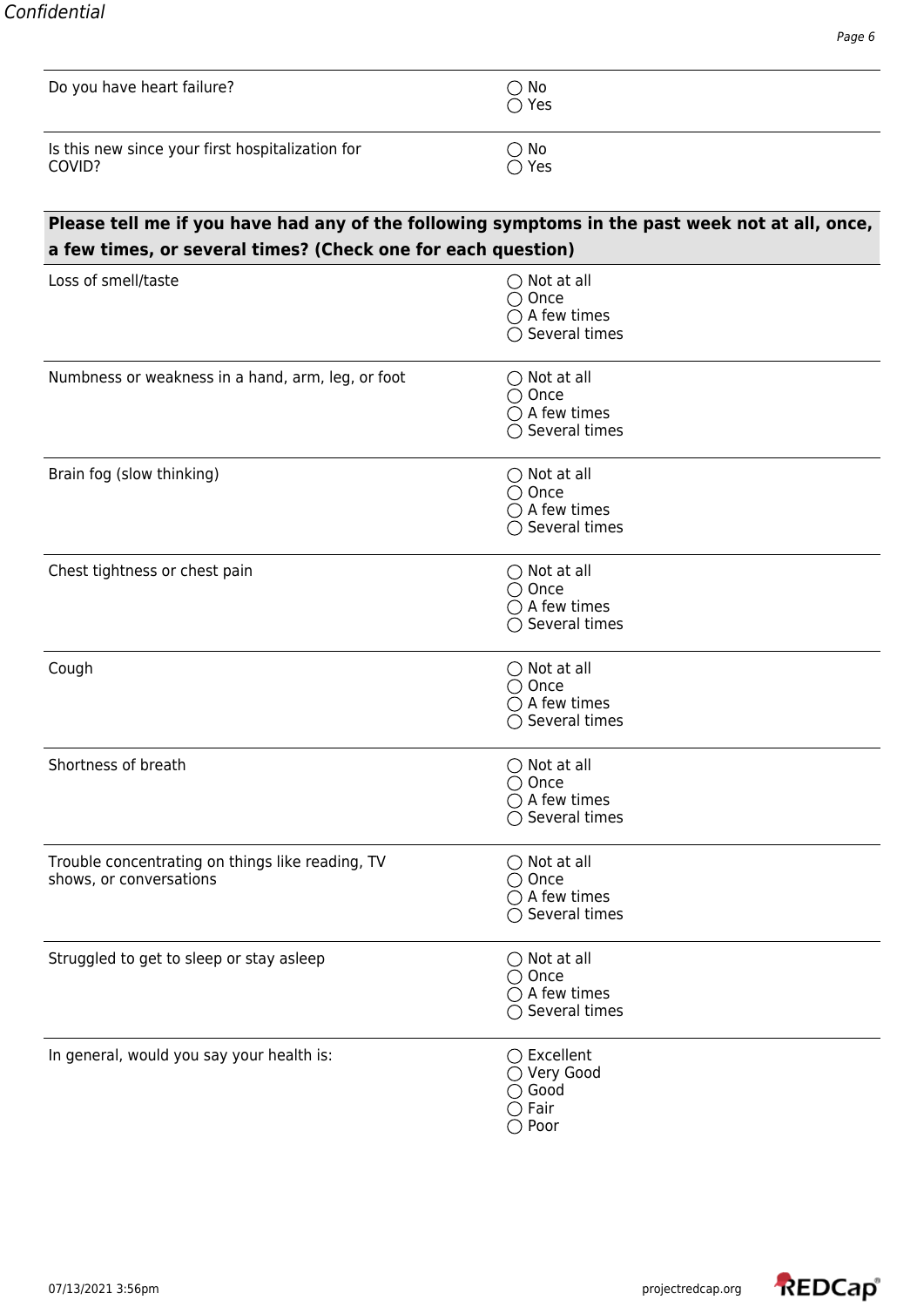| Compared to one year ago, how would you rate your<br>health in general now?                        | $\bigcirc$ Much better than one year ago<br>$\bigcirc$ Somewhat better than one year ago<br>$\bigcirc$ About the same<br>$\bigcirc$ Somewhat worse than one year ago<br>$\bigcirc$ Much worse than one year ago |
|----------------------------------------------------------------------------------------------------|-----------------------------------------------------------------------------------------------------------------------------------------------------------------------------------------------------------------|
| The following items are about activities you might do during a typical day. Does your health       |                                                                                                                                                                                                                 |
| now limit you in these activities a lot, a little, or not at all?                                  |                                                                                                                                                                                                                 |
| Vigorous activities, such as running, lifting heavy<br>objects, participating in strenuous sports. | $\bigcirc$ A lot<br>$\bigcirc$ A little<br>$\bigcirc$ Not at all                                                                                                                                                |
| Moderate activities, such as moving a table, pushing a<br>vacuum cleaner, bowling, or playing golf | $\bigcirc$ A lot<br>$\bigcirc$ A little<br>$\bigcirc$ Not at all                                                                                                                                                |
| Lifting or carrying groceries.                                                                     | $\bigcirc$ A lot<br>$\bigcirc$ A little<br>$\bigcirc$ Not at all                                                                                                                                                |
| Climbing several flights of stairs.                                                                | $\bigcirc$ A lot<br>$\bigcirc$ A little<br>$\bigcirc$ Not at all                                                                                                                                                |
| Climbing one flight of stairs.                                                                     | $\bigcirc$ A lot<br>$\bigcirc$ A little<br>$\bigcirc$ Not at all                                                                                                                                                |
| Bending, kneeling, or stooping.                                                                    | $\bigcirc$ A lot<br>$\bigcirc$ A little<br>$\bigcirc$ Not at all                                                                                                                                                |
| Walking more than a mile.                                                                          | $\bigcirc$ A lot<br>$\bigcirc$ A little<br>Not at all<br>○                                                                                                                                                      |
| Walking several blocks.                                                                            | $\bigcirc$ A lot<br>$\bigcirc$ A little<br>$\bigcirc$ Not at all                                                                                                                                                |
| Walking one block.                                                                                 | $\bigcirc$ A lot<br>$\bigcirc$ A little<br>$\bigcirc$ Not at all                                                                                                                                                |
| <b>Employment</b>                                                                                  |                                                                                                                                                                                                                 |
| Did you have a job prior to your hospitalization for<br>COVID?                                     | $\bigcirc$ No<br>$\bigcirc$ Yes                                                                                                                                                                                 |
| Did your employment status change since March?                                                     | $\bigcirc$ No<br>$\bigcirc$ Yes                                                                                                                                                                                 |
| Do you believe your employment change was due to<br>COVID?                                         | $\bigcirc$ No<br>$\bigcirc$ Yes                                                                                                                                                                                 |

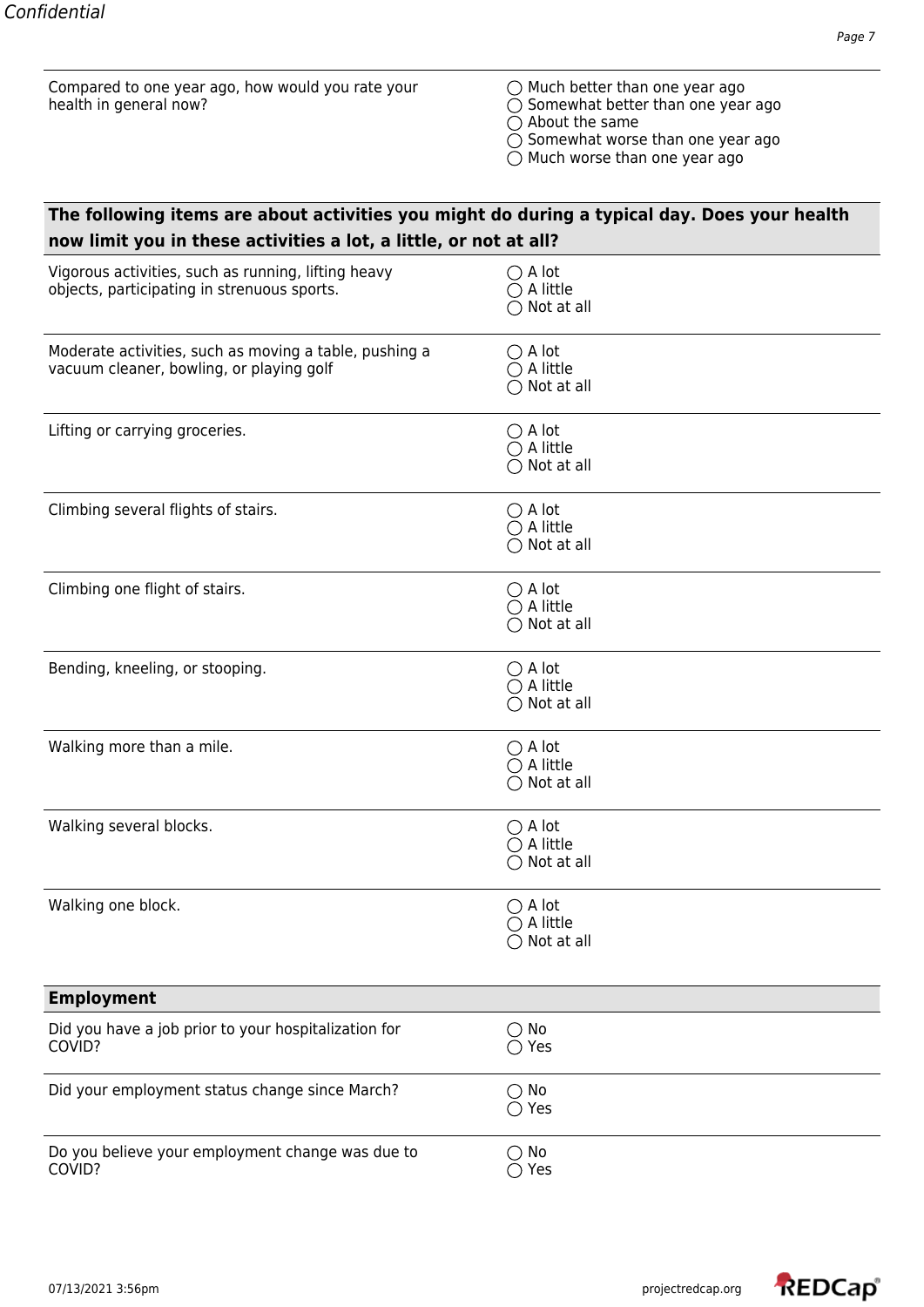| Since March, which of the following best reflects your<br>current employment status?         | $\bigcirc$ Have you lost your job and are looking for work?<br>$\bigcirc$ Have you lost your job and are now working at a<br>different job?<br>$\bigcirc$ Have you been temporarily laid off from your job?<br>$\bigcirc$ Are you on sick leave or other leave from your job?<br>○ Are you on medical disability due to COVID?<br>○ Are you working at a new job for non-COVID reasons<br>$\bigcirc$ None of the above. |
|----------------------------------------------------------------------------------------------|-------------------------------------------------------------------------------------------------------------------------------------------------------------------------------------------------------------------------------------------------------------------------------------------------------------------------------------------------------------------------------------------------------------------------|
| <b>Social Isolation: Lubben Social Network Scale</b>                                         |                                                                                                                                                                                                                                                                                                                                                                                                                         |
| How many relatives do you see or hear from at least<br>once a month?                         | $\bigcirc$ None<br>One<br>$\bigcirc$ Two<br>$\bigcap$ Three or four<br>$\bigcirc$ Five through eight<br>$\bigcirc$ Nine or more                                                                                                                                                                                                                                                                                         |
| How many relatives do you feel at ease with such that<br>you can talk about private matters? | $\bigcirc$ None<br>$\bigcirc$ One<br>$\bigcirc$ Two<br>$\bigcap$ Three or four<br>$\bigcirc$ Five through eight<br>$\bigcap$ Nine or more                                                                                                                                                                                                                                                                               |
| How many relatives do you feel close to such that you<br>could call on them for help?        | $\bigcirc$ None<br>$\bigcirc$ One<br>$\bigcap$ Two<br>$\bigcap$ Three or four<br>$\bigcirc$ Five through eight<br>$\bigcirc$ Nine or more                                                                                                                                                                                                                                                                               |
| How many friends do you see or hear from at least once<br>a month?                           | $\bigcirc$ None<br>$\bigcirc$ One<br>$\bigcap$ Two<br>$\bigcirc$ Three or four<br>$\bigcirc$ Five through eight<br>$\bigcirc$ Nine or more                                                                                                                                                                                                                                                                              |
| How many friends do you feel at ease with such that<br>you can talk about private matters?   | $\bigcirc$ None<br>$\bigcirc$ One<br>$\bigcirc$ Two<br>$\bigcap$ Three or four<br>$\bigcirc$ Five through eight<br>$\bigcirc$ Nine or more                                                                                                                                                                                                                                                                              |
| How many friends do you feel close to such that you<br>could call on them for help?          | $\bigcirc$ None<br>One<br>$\bigcirc$ Two<br>$\bigcirc$ Three or four<br>$\bigcirc$ Five through eight<br>$\bigcirc$ Nine or more                                                                                                                                                                                                                                                                                        |
| How often do you feel that you lack companionship?                                           | $\bigcirc$ None<br>$\supset$ Hardly Ever<br>$\bigcirc$ Some of the time<br>$\bigcirc$ Often                                                                                                                                                                                                                                                                                                                             |